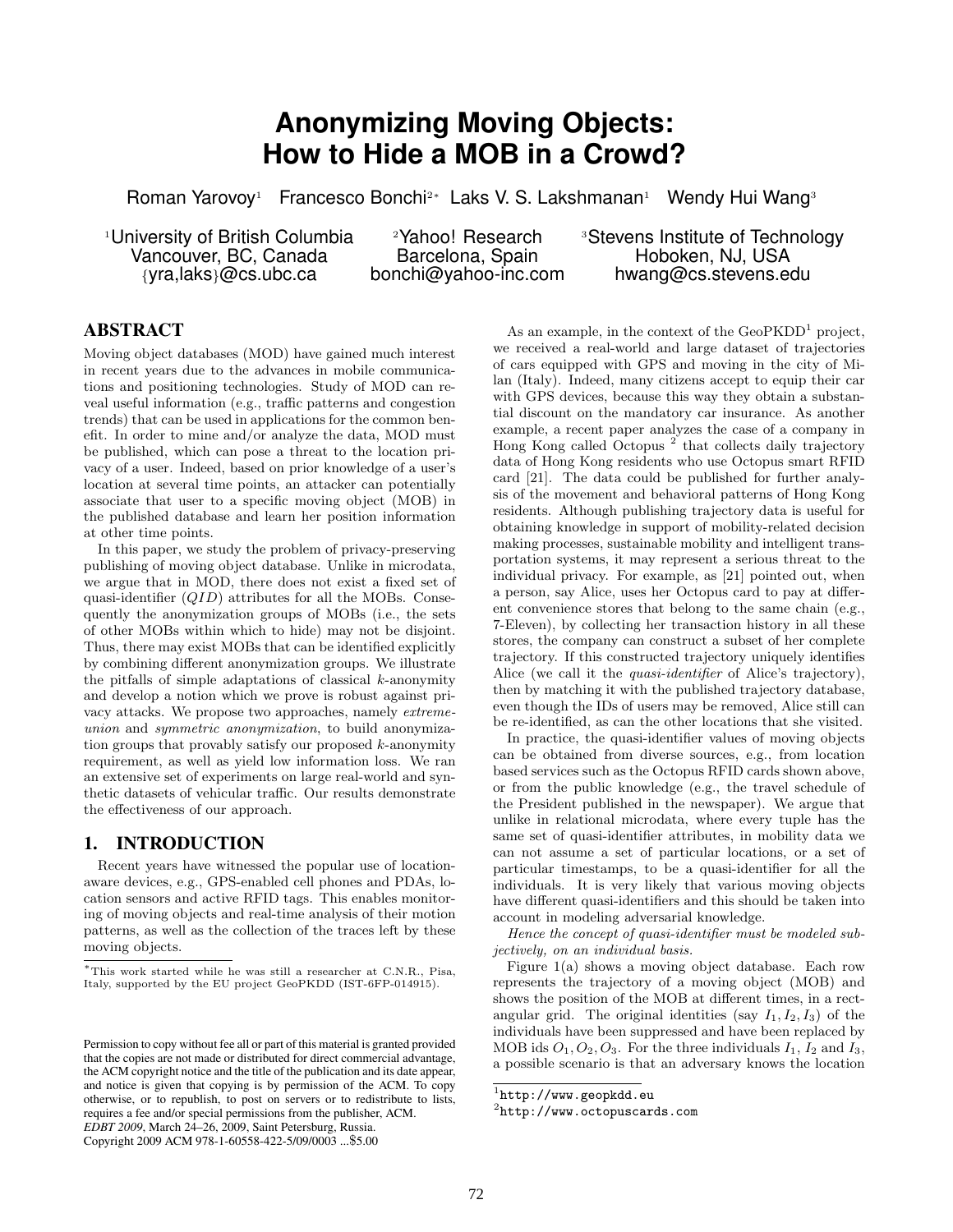of  $I_1$  at time point  $t_1$ , and that of  $I_2$  and  $I_3$  at  $t_2$ . In this paper, we study the problem of privacy-preserving publishing of a moving objects database. Our goal is to anonymize the trajectories so that no MOB can be re-identified by matching its quasi-identifier with the published dataset. We will return to this example database of Figure 1(a) and discuss the challenges in anonymizing it.

We borrow the concept of  $k$ -anonymity [19] for relational microdata. In the classical k-anonymity framework the attributes are partitioned into quasi-identifiers (i.e., a set of attributes whose values can be linked to external information to reidentify the individual), and sensitive attributes (publicly unknown, which we want to keep private). In the  $k$ -anonymity model, the values of the quasi-identifiers  $(QID)$ in the following) are generalized to be less specific so that there are at least  $k$  individuals in the same group, which we call the anonymization group, who have the same (generalized) quasi-identifer values. Although it has been shown that the k-anonymity model presents some flaws and limitations  $[11]$ , and that finding an optimal  $k$ -anonymization is NP-hard [2, 12], it remains a fundamental model of privacy with practical relevance. Unfortunately, due to the peculiar nature of the quasi-identifier values of mobility data, the existing k-anonymity framework of relational microdata is not sufficient to protect the privacy of moving object database.

The main issue in anonymizing MOB data is that, due to the fact that different objects may have different QIDs, anonymization groups associated with different objects may not be disjoint, as illustrated below.

EXAMPLE 1. Consider the trajectories in Figure 1(a) and illustrated in Figure 1(c). Let  $k = 2$  and  $QID(O_1) =$  $\{t_1\}$ ,  $QID(O_2) = QID(O_3) = \{t_2\}$ . Intuitively the best (w.r.t. information loss) anonymization group for  $O_1$  w.r.t. its  $QID \{t_1\}$  is  $AS(O_1) = \{O_1, O_2\}$ . This is illustrated in Figure 1(c) with a dark rectangle. This means in the anonymized database we assign the region  $[(1, 2), (2, 3)]$  to  $O_1$  and  $O_2$  at time  $t_1$ . The best anonymization group for  $O_2$ as well as for  $O_3$  w.r.t. their  $QID \{t_2\}$  is  $\{O_2, O_3\}$ . Thus, in the anonymized database,  $O_2$  and  $O_3$  will both be assigned to the common region  $[(2,6),(3,7)]$  (the second dark rectangle) at time  $t_2$ . Clearly, the anonymization groups of  $O_1$ and  $O_2$  overlap.  $\Box$ 

Due to this fact providing a robust and sound definition of k-anonymity in the case of MOD is challenging. The most obvious way of defining  $k$ -anonymity is to say that a given object must be indistinguishable from all the objects in its own anonymization group for each timestamp in its own QID. According to this definition the database in Figure 1(b) is 2-anonymous and thus "safe". This obvious definition of k-anonymity still suffers privacy breaches. Indeed, due the fact that anonymization groups may not be disjoint, it is possible that by combining overlapping anonymization groups, some moving objects may be uniquely identified, as explained next. Recall the previous example. There,  $I_1$  and  $I_2$  are in the same anonymization group (i.e., have the same generalized location) at time point  $t_1$  (i.e., the QID of  $I_1$ ), while  $I_2$  and  $I_3$  are in the same anonymization group at time point  $t_2$  (i.e., the QID of  $I_2$  and  $I_3$ ). However, when the adversary tries to map the three MOBs  $O_1, O_2, O_3$  to the three individuals  $I_1, I_2, I_3$ , with the adversary knowledge of  $QID$  values of these three MOBs, he can infer that  $I_1$  must be mapped to either  $O_1$  or  $O_2$ , while  $I_2$  (and  $I_3$ ) should be



Figure 1: Example MOB Database (assuming  $QID(O_1) = \{t_1\}, QID(O_2) = QID(O_3) = \{t_2\}$ : (a) original database; (b) a 2-anonymity scheme that is not safe, and (c) its graphical representation.

mapped to either  $O_2$  or  $O_3$ . If  $I_1$  is mapped to  $O_2$ , we cannot find a consistent assignment for  $I_2, I_3$ . As a result, the adversary can conclude that  $O_1$  must map to  $I_1$ . Thus, we need a more sophisticated definition of k-anonymity to avoid privacy breaches in the case of moving object databases.

Finally, another challenge arising from the fact that anonymization groups may not be disjoint, is that overlapping anonymization groups can force us to revisit earlier generalizations, as we will shown in Section 5.

In this paper, we make the following contributions:

- We illustrate the challenges in simple adaptations of k-anonymity for MOB databases and develop a notion of k-anonymity to the setting of moving objects and formally show that it does not lead to privacy breaches.
- We develop an efficient algorithm for finding good anonymization group for a given MOB w.r.t. its QID. Our algorithm makes a clever use of Hilbert indexes and top-K algorithms.
- We develop two algorithms, namely extreme-union and symmetric anonymization, for anonymizing MOB databases and show that both of them satisfy our notion of k-anonymity.
- Overlapping anonymization groups can cause previously computed generalizations to be revisited. We develop an efficient algorithm for computing the generalization of every MOB at every timestamp in one shot, without backtracking.
- We conducted an extensive set of experiments on large real-world and synthetic datasets of vehicular traffic to assess the effectiveness of our algorithms. Our results show that symmetric anonymization is faster than extreme union and leads to substantially less information loss.

The rest of the paper is organized as follows. Section 2 summarizes the related work. Section 3 provides preliminary notions while Section 4 formally defines the privacy preservation problem. Section 5 introduces our anonymization algorithms. Experimental results are shown in Section 6. Finally, Section 7 concludes the paper. While some work exists on anonymity of MOBs (see Section 2), to the best of our knowledge, this is the first work tackling the challenges of anonymizing MOBs w.r.t. their QIDs by means of space-generalization.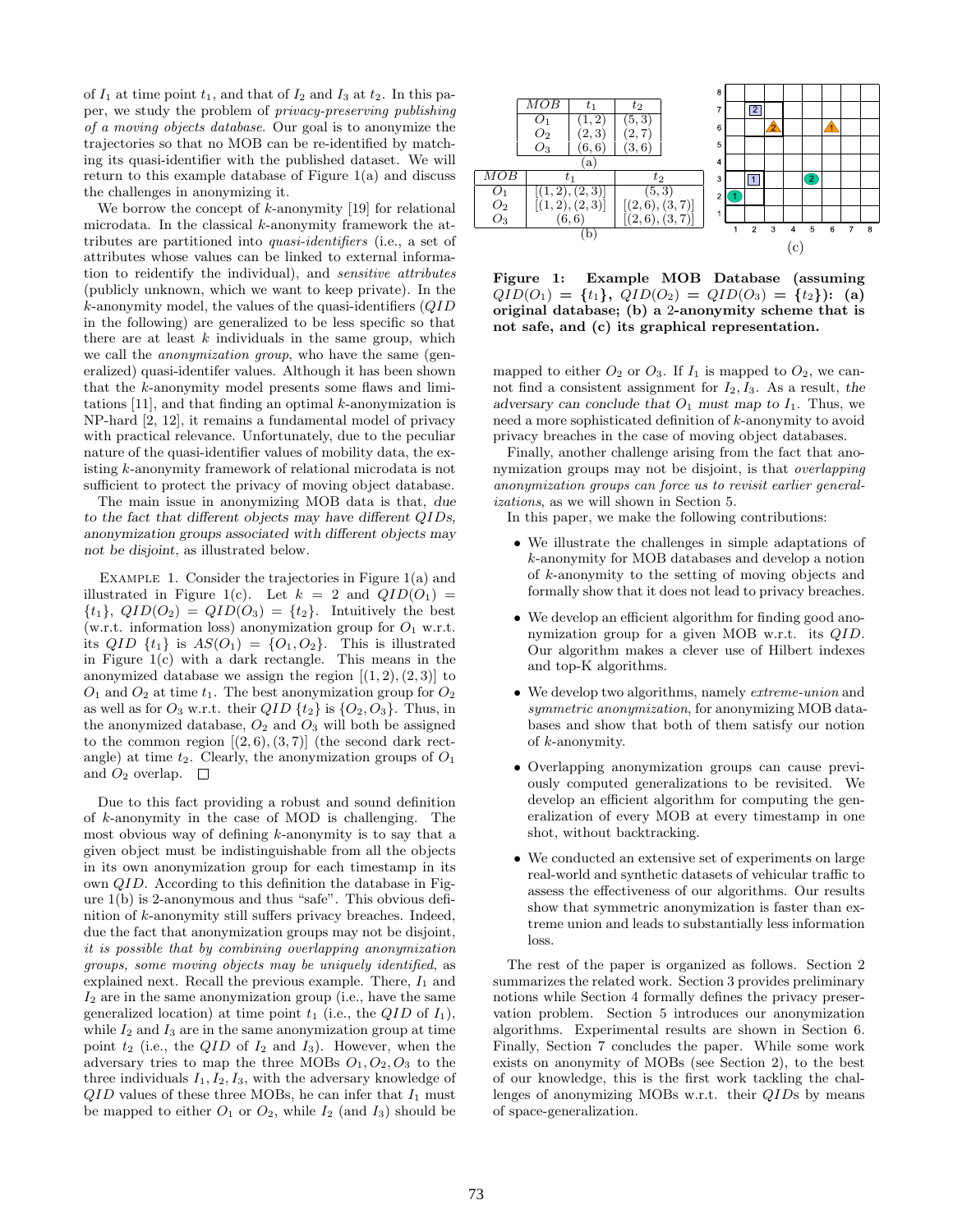# **2. RELATED WORK**

Existing work on anonymity of spatio-temporal moving points has been mainly conducted in the context of location based services (LBS). In this context a trusted server is usually in charge of handling users' requests and passing them on to the service providers, and the general goal is to provide the service on-the-fly without threatening the anonymity of the user requiring the service. The trusted server uses spatial-cloaking (i.e., space generalization) to make the request sent from a user indistinguishable from  $k-1$  other requests [7]. Based on this idea a system that supports different queries and various anonymization requirements was developed in [14, 13]. The approach introduced in [4] is geared on the concept of *location based quasi-identifier* (LBQID), i.e., a spatio-temporal pattern that can uniquely identify one individual. The idea is that if a service provider can successfully track the requests of a user through all the elements of a LBQID, then there would be at least  $k - 1$  other users whose personal history of locations is consistent with these requests, and thus may have issued those requests. The main difference with our context, is the fact that they consider data points (requests) continuously arriving, and thus they provide on-line anonymity: the anonymization group is chosen once and for all, at the time this is needed. This means that the  $k - 1$  MOBs passing closer to the point of the request are selected to form the anonymization group regardless of what they will do later, as this information is not yet available. In our context anonymity is off-line. Our aim is that of anonymizing a static database of moving objects, assuring that the quality of the data is kept high. To this end, we must select anonymization groups considering the MOBs as we already know them. Thus the solution proposed in [4] is not suitable for our purposes.

While there has been considerable work on anonymity in LBS, to the best of our knowledge only two papers (both published this year) tackle the problem of k-anonymity of moving objects by a data publishing perspective.

Abul *et al.* [1] propose the concept of  $(k, \delta)$ -anonymity where  $\delta$  represents the possible location imprecision. The idea here is to exploit this inherent uncertainty to reduce the amount of data distortion needed. A method for obtaining  $(k, \delta)$ -anonymity is introduced and named  $\mathcal{NWA}$ (Never Walk  $\mathcal{A}$ lone). The method is based on trajectory clustering and spatial translation (i.e., moving in space the necessary points, in order to make a trajectory lie within the anonymity cylinder). The main difference of this work with our proposal is that it does not account for any notion of quasi-identifiers: the trajectories are clustered together considering their similarity all along their lifetime

Terrovitis and Mamoulis study the problem of protecting privacy in the publication of trajectory databases in [21]. The basic assumption of this work is that different adversaries own different, disjoint parts of the trajectories, and more importantly, the data publisher is aware of the adversarial knowledge. The privacy that is required is that any adversary can not learn anything more than what he already knows from the data publication. Anonymization is obtained only by means of suppression of the dangerous observations from each trajectory. As generalization is not used, it is not even needed to consider the spatial proximity of the locations, and many of the challenges (e.g., overlapping anonymity groups) that arise when using generalization, are not an issue in this setting.

# **3. PRELIMINARIES**

By a *moving object database* (MOD), we mean a collection of moving objects (MOBs)  $D = \{O_1, ..., O_n\}$  that correspond to  $n$  individuals, a set of  $m$  discrete time points  $T = \{t_1, ..., t_m\}$ , and a function  $T : D \times T \rightarrow \mathbb{R}^2$ , that specifies, for each object  $O$  and a time  $t$ , its position at time t. In this paper, we use positive integers  $1, 2, \ldots$  to denote position coordinates. This corresponds to using a grid to discretize space. The function  $\mathcal T$  is called the trajectory. Indeed,  $T(O)$  denotes the trajectory of object  $O$ , i.e., its positions at times  $t \in T$ . For convenience, we also write a MOD as  $D = \{(O_1, \tau_1), ..., (O_n, \tau_n)\}\)$  where  $O_i$  is a MOB and  $\tau_i = \{(x_i^1, y_i^1, t_1), ..., (x_i^m, y_i^m, t_m)\}\$ is  $O_i$ 's trajectory, with  $(x_i^j, y_i^j)$  representing the position of  $O_i$  at time  $t_j$ . We represent a MOD as a table with rows corresponding to trajectories of MOBs and columns corresponding to times. An example of MOD is already given in Figure 1. We write  $D(O, t)$  to denote the position of MOB O in the database D at time t. For the database in Figure 1,  $D(O_1, t_1) = (1, 2)$ .

In k-anonymization of microdata, which is basically relational, there is a fundamental notion of quasi-identifier attributes, which correspond to the attributes that constitute public knowledge and that may be used as key for a linking attack leading to re-identification of the individuals. E.g., age, gender, zipcode are typical  $QID$  attributes. In the case of a moving object database, where we think of times as attributes with objects' positions forming their values, we cannot assume a fixed set of times forms the quasi-identifier  $(QID)$  for every MOB. To capture this, we define the *quasiidentifier* as a function:  $QID$  :  $\{O_1, ..., O_n\} \rightarrow 2^{\{t_1, ..., t_n\}}$ . That is, every MOB may potentially have a distinct QID. Note that the timestamps in a QID need not be consecutive. The QIDs may be provided directly by the users when they subscribe to a service, or be part of the users' personalized settings (as it happens in many location based services), or they may be found by means of data analysis. Discussing how to obtain the users' QIDs is beyond the scope of this paper. In Section 6.2 we will describe how we generated synthetic QIDs for experimental purposes.

Given a MOD  $D$ , a *distorted version* of  $D$  is any database  $D^*$  over the same time points  $\{t_1, ..., t_n\}$ , where  $D^*$  contains one row for every MOB O in D, and either  $D^*(O, t) =$  $D(O, t)$  or  $D(O, t) \subseteq D^*(O, t)$ , where with  $\subseteq$  we denote spatial containment among regions. A distorted version intuitively makes it harder to determine the exact position of an object at certain times. It never "lies" about the position of an object. Our goal is to find a distorted version of the MOD  $D$ , denoted by  $D^*$ , such that on the one hand, when published,  $D^*$  is still useful for analysis purposes, and on the other, a suitable version of  $k$ -anonymity is satisfied. The type of data distortion we allow is space generalization. In the input  $MOD D$ , each position is an exact point. With the application of a grid, we may regard each point as a cell. Figure 1(c) illustrates this for our running example database. We permit generalizations of points into rectangles. The dark rectangles in Figure 1(c) illustrate the idea. E.g., for  $O_1$ , in the published database  $D^*$ , we would publish its position as the rectangle defined by the endpoints  $(1, 2)$  and  $(2, 3)$ . In future, we refer to rectangles as regions. We represent a region as  $[(x, y), (x', y')]$  where  $(x, y)$  is its bottom-left corner, and  $(x', y')$  is its top-right corner. The region above is written as  $[(1, 2), (2, 3)]$ . By the area of a region, we mean the number of cells in it. E.g., both the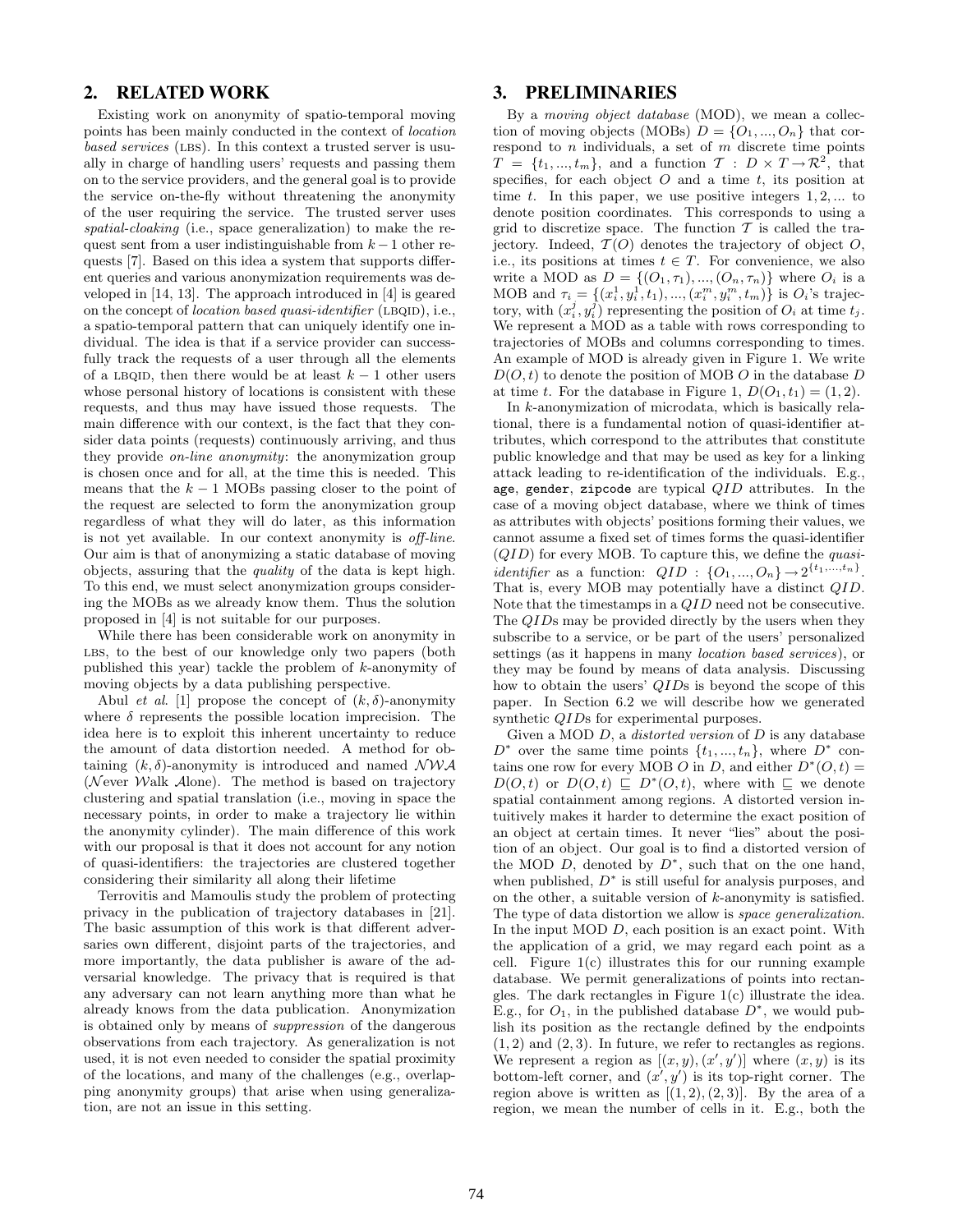regions corresponding to dark rectangles in Figure 1(c) have four cells in them and have an area of 4.

As in traditional k-anonymization, generalization results in information loss. We measure information loss as the reduction in the probability with which we can accurately determine the position of an object at a given time. For the above rectangle, with probability 1/4 we can determine the correct position of  $O_1$  at  $t_1$ . Thus, the information loss for  $O_1$  at this time is  $1 - 1/4$  since in D, we know the exact position of  $O_1$ .

Given a distorted version  $D^*$  of a MOD  $D$ , we define the *information loss* as follows (where  $area(D^*(O_i, t_j))$  denotes the area of the region  $D^*(O_i, t_j)$ :

$$
IL(D, D^*) = \sum_{i=1}^{n} \sum_{j=1}^{m} (1 - 1/area(D^*(O_i, t_j)).
$$

Example 2. For the running example MOD, consider the generalized MOD  $D^*$  as in Figure 1(b). The information loss associated with  $D^*$  is  $2 \times (1 - 1/4) + 2 \times (1 - 1/4) = 3$ .

When seeking a distorted version of a database for publishing, we want to minimize the information loss. At the same time, we want  $k$ -anonymity to be satisfied, where  $k$  is a user-supplied parameter. In the introduction, we showed that a direct application of the classical notion of  $k$ -anonymity does not work for MOB data. In the next section, we further illustrate the challenges in devising a suitable notion of k-anonymity for MOB data.

# **4. MOB ANONYMITY**

A basic building block for devising any notion of anonymity is a notion of indistinguishability. Let  $D^*$  be a distorted version of a MOD  $D$ . We say that two MOBs  $O, O'$  are indistinguishable in  $D^*$  at time t provided that  $D^*(O, t) =$  $D^*(O', t)$ , i.e., both are assigned to the same region in  $D^*$ . The most obvious way of defining  $k$ -anonymity is the following: a distorted version  $D^*$  of a MOD D satisfies  $k$ anonymity provided: for every MOB O in D,  $\exists k - 1$  other distinct MOBs  $O_1, ..., O_{k-1}$  in  $D^*$ :  $\forall t \in QID(O), O$  is indistinguishable from each of  $O_1, ..., O_{k-1}$  at time t. Revisit Example 1 in the introduction. It is easy to see that the distorted database  $D^*$  in Figure 1(b) satisfies this notion. Yet, we saw that privacy can be breached in this case. We next formalize the attack model employed by the adversary and use it to show how privacy is breached. The first notion we introduce is an attack graph.

DEFINITION 1 (ATTACK GRAPH). An attack graph associated with a MOD  $D$  and its distorted version  $D^*$  is a bipartite graph  $G$  consisting of nodes for every individual  $I$ in  $D$  (called *I-nodes*) and nodes for every MOB id  $O$  (called  $O$ -nodes) in the published database  $D^*$ . G contains an edge  $(I, O)$  iff  $D(O, t) \sqsubseteq D^*(O, t), \forall t \in QID(I)$ .

An assignment of individuals to MOBs is consistent provided there exists a perfect matching in the bipartite graph G. In our running example, consider the distorted database shown in Figure 1(b): the corresponding attack graph is shown in Figure 2(a). It is obvious that the edge  $(I_1, O_1)$ must be a part of every perfect matching. Thus, by constructing the attack graph an attacker may easily conclude that MOB  $O_1$  can be re-identified as  $I_1$ .

One of the key shortcomings in the straightforward definition of  $k$ -anonymity given above is that while it ensures



Figure 2: Attack graphs for different anonymization schemes: (a) for  $D^*$  in Figure 1(b); (b) for a hypothetical database  $D^*$  satisfying modified definition of  $k$ -anonymity.

every I-node corresponding to an individual has at least k neighbors, it does not have any restriction on the degree of the O-nodes. What if we required that in addition, every O-node must have degree at least k? Suppose we say that a distorted database is k-anonymous provided in the corresponding attack graph, every I-node as well as every O-node has degree  $\geq k$ . Figure 2(b) shows a possible attack graph that satisfies this condition. In this graph, every I-node and every O-node has degree 2 or more. Yet,  $O_5$ can be successfully re-identified as  $I_5$  as follows. Suppose  $O<sub>5</sub>$  is instead assigned to  $I<sub>2</sub>$ , to which it is adjacent as well. Then it is easy to see that no I-node can be assigned to one of  $O_1, O_2$ . Thus, the edge  $(I_2, O_5)$  cannot be a part of any perfect matching. Thus, this edge can be pruned, leaving  $I_5$ as the only  $I$ -node to which  $O<sub>5</sub>$  can be assigned.

This example is subtler than the previous example and clearly shows the challenges involved in devising a notion of k-anonymity that does not admit privacy breaches. We next propose just such a notion. Before we do that, we formally specify the attack model.

DEFINITION 2 (ATTACK MODEL). The attacker first constructs an attack graph associated with the published distorted version of D and the known QIDs as described in Definition 1. Then, he repeats the following operation until there is no change to the graph:

- 1. Identify an edge e that cannot be part of any perfect matching.
- 2. Prune the edge e.

Next, he/she identifies every node  $O$  with degree 1. He concludes the (only) edge incident on every such node must be part of every perfect matching. There is a privacy breach if the attacker succeeds in identifying at least one edge that must be part of every perfect matching.  $\Box$ 

We already saw that both graphs in Figure 2 (and their underlying distorted databases) admit privacy breach. Next, we propose a notation of  $k$ -anonymity, which guarantees there exists a perfect matching for any arbitrary node in the attack graph.

DEFINITION 3 ( $k$ -ANONYMITY). Let D be a MOD and  $D^*$  its distorted version. Let G be the attack graph w.r.t.  $D, D^*$ , given a set of  $QIDs$  for the MOBs in  $D$ . Then  $D^*$ satisfies the  $k$ -anonymity condition provided: (i) every  $I$ node in  $G$  has degree  $k$  or more; and (ii)  $G$  is symmetric, i.e., whenever G contains an edge  $(I_i, O_j)$ , it also contains the edge  $(I_j, O_i)$ .  $\Box$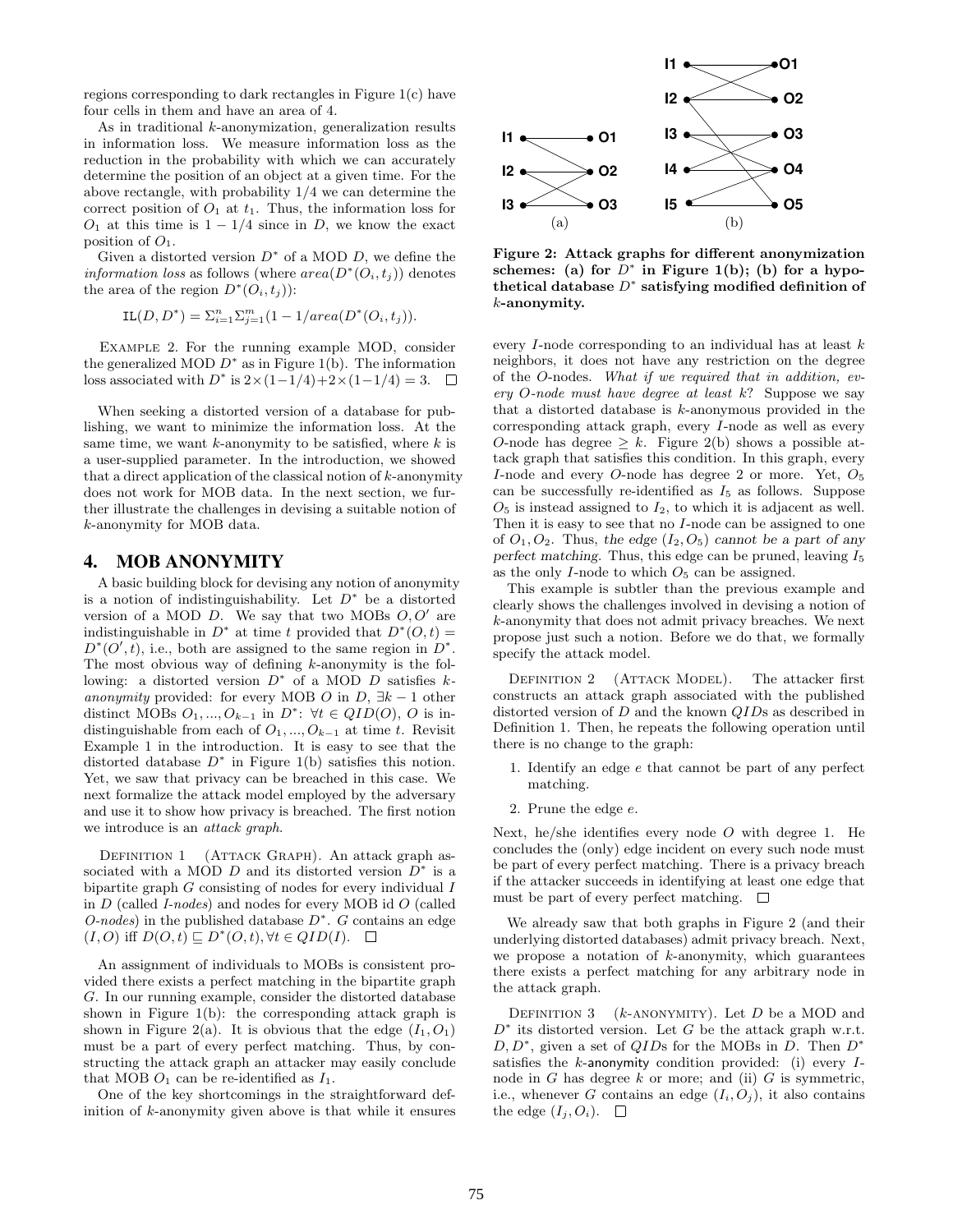An immediate observation is that in an attack graph that satisfies the above conditions, every O-node will have degree  $k$  or more as well. We call a distorted database  $D^*$ k-anonymous if it satisfies Definition 3.

THEOREM 1 (CORRECTNESS). Let  $D^*$  be a k-anonymous version of a MOD D satisfying Definition 3. Then it does not admit any privacy breach w.r.t. the attack model defined in Definition 2.

**Proof:** Consider any edge  $(I_i, O_j)$  in the attack graph G. We will show that there is a perfect matching involving this edge. This shows that no edge can be eliminated. Since for every I-node there are at least k destinations and none of them can be pruned, the theorem follows from this. Notice that for every  $I_p$ , G necessarily contains the edge  $(I_p, O_p)$ , where  $O_p$  is the counterpart, i.e., the anonymized version, of  $I_p$ . The trivial case is  $j = i$ , i.e.,  $O_j = O_i$  is indeed the anonymized version of  $I_i$ . In this case, the perfect matching can assign every  $I_p$  to the corresponding MOB  $O_p$ . So suppose  $j \neq i$ . Let  $I_j$  (resp.,  $O_i$ ) be the counterpart of  $O_j$ (resp.,  $I_i$ ). In this case, we can assign  $I_i$  to  $O_j$ . By symmetry, the edge  $(I_j, O_i)$  must exist and so we can assign  $I_j$ to  $O_i$ . For every other node  $I_p, p \neq i, j$ , we can assign  $I_p$  to  $O_p$ . This assignment is a perfect matching. This was to be shown.  $\square$ 

## **5. ALGORITHMS**

The essence of computing the anonymization  $D^*$  is to determine anonymization groups, and then to generalize groups to common regions according to the QIDs. The quality of the grouping is decided by the information loss caused by generalization. The less the information loss, the better the grouping. For classical relational microdata, a kanonymization also corresponds to a disjoint partition of the input relation. The QID attributes are fixed for the entire relation and tuples in each partition are generalized on these QID attributes. After generalization every tuple must be indistinguishable from at least  $k-1$  others on the QID. We refer to the set of objects with which an object O is to be made indistinguishable (after generalization) on the  $QID$  as the anonymization group  $AG(O)$ .

We have already seen that when QIDs of objects are distinct, the anonymization groups need not be disjoint, and that this represents one of the main differences between anonymization in microdata and in MODs. Another challenge is that overlapping anonymization groups can force us to revisit earlier generalizations, as illustrated by the next example.

EXAMPLE 3. Consider a MOD  $D = \{O_1, O_2, O_3\}$  with  $QID(O_1) = \{t_1, t_2\}$  and  $QID(O_2) = QID(O_3) = \{t_2, t_3\}.$ Let  $k = 2$ . Suppose the trajectories are such that the best anonymization group we can find for  $O_1$  is  $AG(O_1)$  =  ${O_1, O_2}$ , w.r.t.  $QID(O_1)$ . Now, we construct the best anonymization group for  $O_2$  (and  $O_3$ ). Suppose it is  $AG(O_2)$  $= AG(O_3) = \{O_2, O_3\}$ , w.r.t.  $QID(O_2)$  and  $QID(O_3)$ . Suppose according to the anonymization groups, we decide to generalize  $O_1$  together with  $O_2$  at times  $t_1$  and  $t_2$  first and then generalize  $O_2$  and  $O_3$  together at times  $t_2$  and  $t_3$ . But then at time  $t_2$ ,  $O_2$  has already been generalized with  $O<sub>1</sub>$ . So, we then have to revisit the previous generalization and then adjust it to make sure that at time  $t_2$ , objects  $O_1, O_2, O_3$  are all assigned the same region.  $\Box$ 

This example shows that after we find the best anonymization groups for objects, if we start generalizing objects (w.r.t. their QIDs) along with all objects in their anonymization group, we may sometimes have to revisit previous generalizations and possibly re-generalize them with other objects. This happens precisely because some anonymization groups overlap both in objects and in QIDs. This phenomenon causes computational difficulties. The challenge is whether we can find a schedule for generalizing objects along with a set of objects (w.r.t. their QIDs) so that we don't have to revisit previously computed generalizations.

The next challenge is finding anonymization groups for MOBs in such a way that the attack graph induced by them satisfies the condition of k-anonymity. We organize the rest of this section as follows. In the next section, we focus on finding anonymization groups. In Section 5.2, we propose an approach for computing generalizations of object trajectories given possibly overlapping anonymization groups. Our algorithm avoids backtracking and computes the generalized position of every object at every timestamp in one shot.

Before we proceed presenting the algorithms for finding anonymization groups, we recall from [12, 10] that for classical relational microdata, finding optimal k-anonymization is NP-hard. It is not difficult to show that this hardness carries over to the problem of finding  $k$ -anonymizations with minimum information loss for MOBs. Given this, we focus on efficient heuristics.

## **5.1 Computing anonymization groups**

One of the key steps in finding a  $k$ -anonymization of a MOD is finding the so-called anonymization group: given a MOB O, find the  $(k-1)$  best other MOBs  $\{O_i, ..., O_{k-1}\}\$ such that when O is generalized together with  $O_i, ..., O_{k-1}$ on all time stamps  $t \in QID(O)$ , the resulting generalization will have minimum information loss. In the following, when we speak of computing the anonymization group of a MOB O, we will refer to O as the *subject* and speak of distances of other MOBs from the subject at a given time.

Finding anonymization groups is beset with two challenges: (i) computing the distance from a MOB to other MOBs is expensive, and (ii) finding the best candidates for the anonymization group, i.e., those MOBs whose aggregate distance from the subject over all its QID time points is minimum, is expensive independently of the previous step. Intuitively, we could pick the  $k-1$  MOBs which are nearest neighbors to the subject. However, MOBs which are close to the subject at one time, may be far from it at another. Figure 3 illustrates this point: Ignore the numbers inside the cells for now. They will be explained shortly. Figure  $3(a)$ (resp., (b)) shows the positions of three MOBs at time  $t_1$ (resp., time  $t_2$ ).

What we seek is a set of  $k - 1$  MOBs which have the minimum aggregate distance from the subject O over the entire set of times in QID(O).

We could create any data structure for fast retrieval of nearest neighbors at every time point. There is vast literature on data structures and efficient algorithms for kNN of moving objects [15, 22, 20]. We make use of space filling curves for this purpose. Specifically, we use the Hilbert index of spatial objects for efficient indexing of MOBs at each time point. The Hilbert curve [9] is a continuous fractal space-filling curve that naturally maps a multi-dimensional space to one dimension. The Hilbert index of a list of points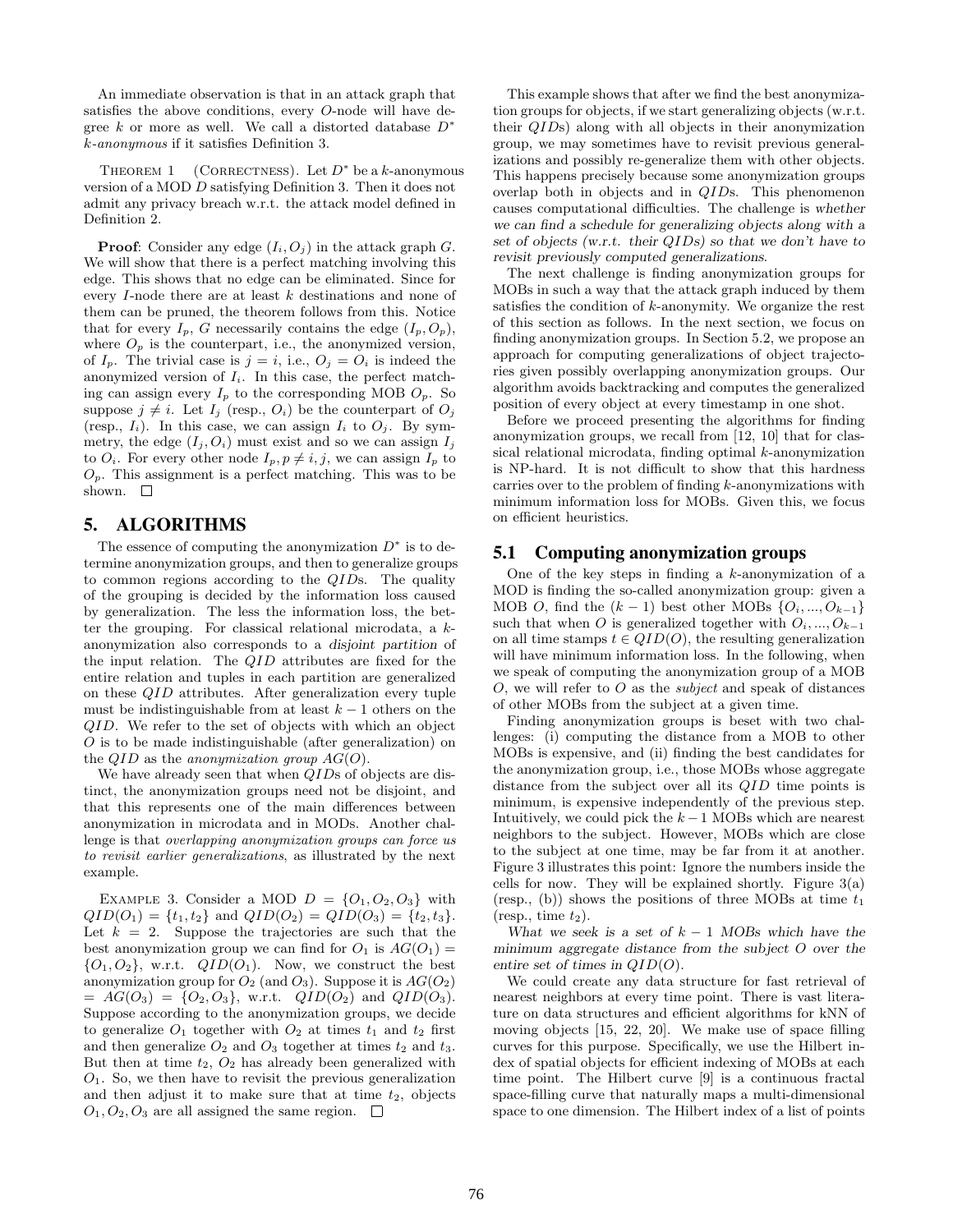

Figure 3: Illustration of MOB positions and their Hilbert indexes: (a) time  $t_1$ ; (b) time  $t_2$ .

is assigned following the order in which the Hilbert curve visits these points in an n-dimensional space. It is well known that the Hilbert index preserves locality, i.e., points close in the multi-dimensional space remain close in the linear Hilbert ordering. Figure 3 illustrates how Hilbert index is assigned to object positions corresponding to various cells in a two-dimensional grid. It is easy to see that it preserves locality. We make use of this property. Specifically, at each time point  $t$ , we construct the Hilbert index of all MOBs according to their locations at t. Hamilton and Rau-Chaplin [8] have devised an efficient algorithm for computing the Hilbert index of objects in multiple dimensions. We make use of their algorithm (see Algorithm 2 in [8]) to compute the Hilbert index of MOBs at any given time. In our implementation, we insert MOB id's into a list in sorted order of their Hilbert index. Given a MOB O, denote its Hilbert index at time t as  $H_t(O)$ . We refer to the list of MOBs and their Hilbert index at time  $t$  as the Hilbert list of MOBs at time t and denote it as  $L_t$ . Each entry in  $L_t$  is of the form  $(O, H_t(O))$ , containing a MOB id and its Hilbert index.

By the *deviation at time t* between two MOBs  $O, O'$ , we mean the absolute difference  $|H_t(O) - H_t(O')|$ . A key advantage of Hilbert lists is that given a subject  $O$ , the MOBs which are closest to  $O$  at  $t$  can be approximated by MOBs with the least deviation from  $O$  at  $t$ , which in turn can be efficiently found from the list  $L_t$ . Our goal though, is to find those MOBs whose aggregate distance from a subject O over a set of time points is the least possible. Any aggregate function such as avg, sum etc. can be used. We use sum in our exposition. We can reduce this problem to that of finding the top-K MOBs as follows.

Given a subject  $O$ , define the local score of a MOB  $O'$ in  $L_t$  to be the deviation  $score_t(O') = |H_t(O) - H_t(O')|$ . The overall score of O' is  $score(O') = \sum_{t \in QID(O)} score_t(O')$ . The problem of finding MOBs with the closest aggregate distance from O thus reduces to finding the top-K MOBs with the lowest overall score, where  $K = k - 1$ . Efficient answering of top-K queries where scores are computed by aggregation of local scores has been studied extensively in recent years. In particular, a family of algorithms were developed and analyzed by Fagin et al. [16, 17] and improved by other researchers subsequently (e.g., see [18]). The key insight is that by storing the lists containing objects with local scores in descending order of scores and by maintaining a threshold score based on objects examined so far, one can stop the processing early. One of the landmark algorithms is the so-called Threshold Algorithm (TA) [16, 17]. We adopt the recent improvement of TA, which was developed in [18] and referred to as Best Position Algorithm (or BPA2). We cannot use this algorithm directly as the subject MOB is not fixed. Thus, we cannot order the lists  $L_t$  in order of scores, since the scores are not fixed! However, we can solve this by



Figure 4: Illustration of Hilbert Lists: (a) time  $t_1$ ; (b) time  $t_2$ .

simply storing the lists  $L_t$  in increasing order of the Hilbert index. Given a subject MOB O, other MOBs which are closest to O according to their Hilbert index, and hence have the smallest  $score_t()$ , are adjacent to O in the list  $L_t$ , but on both sides of O. Thus, while in standard top-K algorithms such as TA, we walk down the score lists, ordered in decreasing order of scores, with Hilbert lists, we need to identify the position of the subject on each list, and move away from it on either side of the subject. E.g., in Figure 4(b), the Hilbert index of the subject is 33 and the score (i.e., deviation) of the MOBs increases as we move away from the subject: the score of the triangle is  $|33 - 19| = 14$ , that of the rectangle is  $|33 - 41| = 8$ , etc.

We next describe our adaptation of Algorithm BPA2 from [18]. We perform two kinds of accesses to each list – sorted and random. Random access probes the list given the MOB id. Sorted access, on the other hand, advances the cursor from the last seen MOB (under both sorted and random access) to the next adjacent MOB. Since we need to move both "above" and "below" the subject, for each list, we maintain a pair of cursors –  $bestAbove$  and  $bestBelow$ . Here, bestAbove (resp., bestBelow) refers to the smallest (resp., largest) position above (below) the subject position, that has been examined so far (see Figure 4). By the position of an entry in a Hilbert list, we mean its position from the top. E.g., in Figure 4(a), the position of the subject MOB is 2. Section 5.1.1 describes the algorithm. Given a Hilbert list  $L_t$  and a position i, we use  $L_t[i].MOB$  (resp.,  $L_t[i].ind$ ) to denote the MOB (resp., Hilbert index) component of the entry at position *i*. E.g., in Figure 4(a),  $L_{t_1}[3]$ . MOB is the triangle and  $L_{t_1}[3].ind = 14$ .

#### *5.1.1 Algorithm GenAG*

First, for every time point  $t$ , we compute the Hilbert index  $H_t(O)$  of every MOB O and insert the entries  $(O, H_t(O))$ into a list  $L_t$  in increasing order of  $H_t(O)$ . We will use these lists repeatedly for computing the anonymization group of different subjects.

Algorithm GenAG as presented above, considers all MOBs in the lists as candidates for  $AG(O_i)$ . Sometimes, we may want to exclude certain MOBs from consideration. This is easily achieved by ignoring list entries corresponding to those MOBs that are supposed to be excluded.

It was shown in [17] that Algorithm TA has the instance optimality property (see [17] for details). This property is inherited by BPA2 and also by GenAG. Intuitively, instance optimality guarantees that any algorithm, which does not make any wild guesses, cannot compute the answer to the top-K query (i.e., compute  $AG(O<sub>i</sub>)$ ) in fewer accesses than GenAG algorithm by more than a constant factor, on any input database.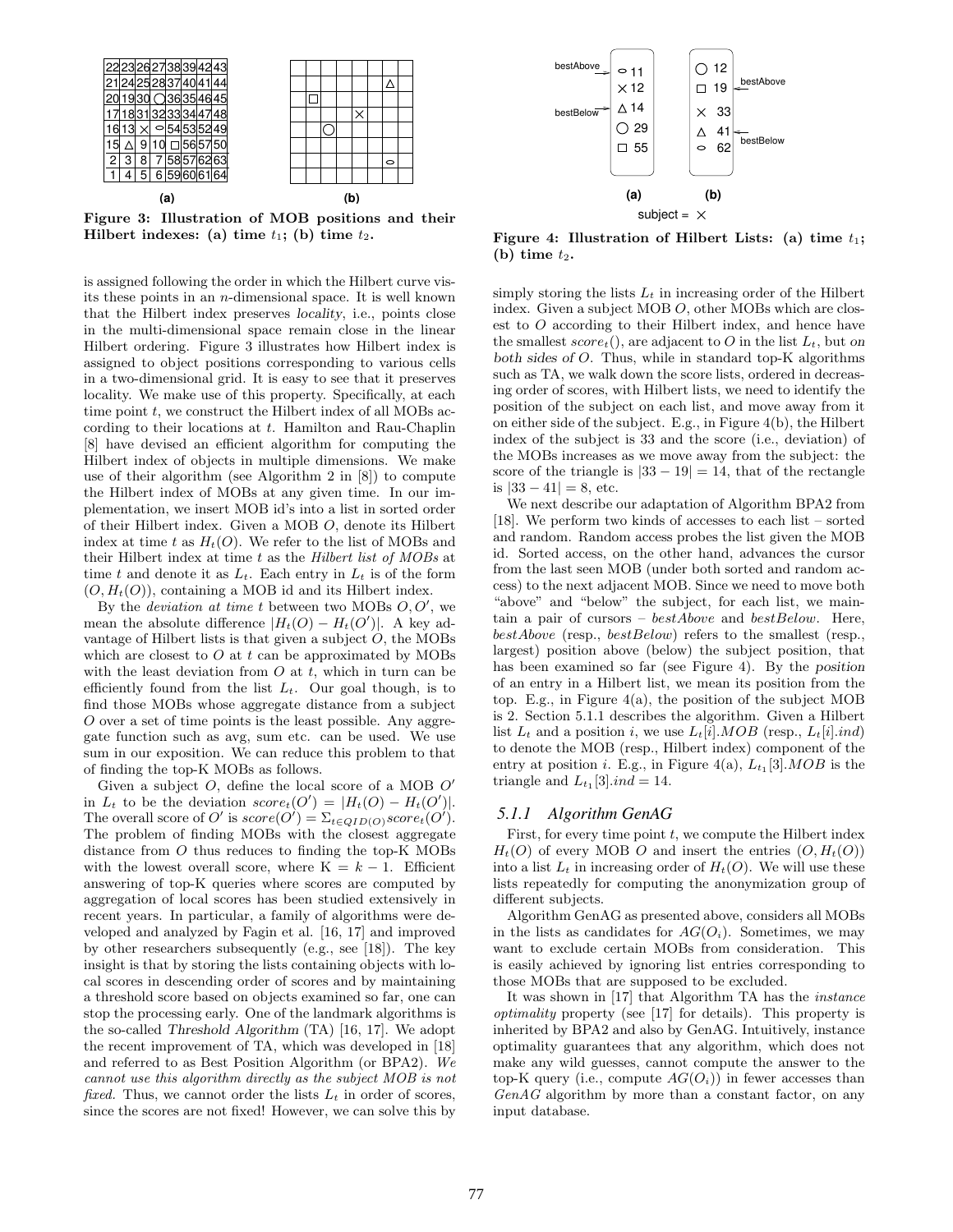#### Algorithm 1 GenAG

**Input:** Subject MOB  $O_i$  and anonymity threshold k; **Output:** anonymization group  $AG(O<sub>i</sub>)$ .

- 1: Let  $QID(O_i) = \{t_1, ..., t_p\}$  be the  $QID$  of  $O_i$ . Let  $K = k 1$ .
- 2: Do a sorted access to each of the lists  $L_{t_1},..., L_{t_p}$  in parallel, say in a round robin manner. First, locate the entry  $(O_i, H_t(O_i))$  containing the subject. Let  $cPos$  be the position of this entry in  $L_t$ . Whenever a MOB  $O$  is seen under sorted access in a list  $L_t$ , set its local score to  $|H_t(O_i) - H_t(O)|$ . Obtain its local score in other lists by a random access and compute its overall score as the sum of local scores. Keep track of all seen positions (sorted or random) in all lists as well as the corresponding local scores. Maintain a top-K heap containing the K MOBs with the best overall scores seen so far as well as the scores.
- 3: For each list  $L_t$ , let Above (resp., Below) denote the set of all positions above (resp., below) that of the subject  $O_i$  (at position cPos) that have been seen (sorted or random). Let  $bestAbove$  (resp.,  $bestBelow$ ) be the smallest (largest) position in Above (Below) such that every position at or below (at or above) it, and above (below) the subject, has been seen. Let the pointer best point to whichever of bestAbove or bestBelow has been seen last. Set the "worst" (i.e., the smallest) local score for list  $L_t$  as  $|L_t[best].ind-L_t[cPos].ind|.$ The threshold is the sum of worst local scores for all times  $t \in QID(O_i)$ . If the highest score in the top-K heap is less than or equal to the threshold, return the MOBs in the heap as the anonymization group  $AG(O_i, k)$ .
- 4: Compare the local scores at bestAbove−1 and at bestBelow+ 1 and choose the entry with the smaller local score. Advance the appropriate pointer (bestAbove or bestBelow).

#### *5.1.2 Extreme Union*

Algorithm GenAG produces the top-k candidates for forming the anonymization group of a given object. As we have seen in the initial sections, simply generalizing an object O with the MOBs in the set  $AG(O)$  may not lead to an attack graph that satisfies the condition of k-anonymity. Thus, a key question is how to expand the anonymity groups produced by GenAG in order to ensure k-anonymity. In this section, we discuss one such algorithm for doing so.

For each MOB O, we compute its hiding set  $AG(O)$  using Algorithm GenAG. Then we take the union of the QIDs of all MOBs in  $AG(O)$  and generalize all of them w.r.t. every time point in this union. Algorithm 2 shows the pseudocode.

|    | <b>Algorithm 2 EXTREME UNION</b>                                        |
|----|-------------------------------------------------------------------------|
|    | <b>Input:</b> $D, QID(O_i), O_i \in D$ , and anonymity threshold k;     |
|    | <b>Output:</b> $D^*$ , a k-anonymization of D.                          |
|    | // Collect moving obects that have defined $QIDs$                       |
|    | 1: $QO = \{O_i   QID(O_i) \neq \emptyset, O_i \in D\};$                 |
|    | 2: for all $O_i \in QO$ do                                              |
| 3. | $AG(O_i) \leftarrow$ anonymization group of $O_i$ w.r.t. $QID(O_i);$ // |
|    | Using Algorithm GENAG.                                                  |
| 4: | for all $O_i \in AG(O_i)$ do                                            |
| 5: | TimeStampUnion $\leftarrow \bigcup_{O_i \in AG(O_i)} QID(O_j);$         |
| 6: | generalize all objects in $AG(O_i)$ together w.r.t. every times-        |
|    | tamp in TimeStampUnion. // Using Algorithm 4.                           |

The last step in Algorithm 2 involves computing the generalized positions (i.e., regions) for MOBs at various timestamps. Given that the anonymization groups are overlapping, this must be done with care in order to avoid backtracking and revisiting of previously computed generalizations. We deal with this issue in Section 5.2 and Algorithm 4. Next, we show that the anonymization produced by Algorithm 2 is indeed k-anonymous.

THEOREM 2 (CORRECTNESS OF EXTREME UNION). The generalized database produced by Algorithm 2 is kanonymous.

**Proof:** Let  $AG(O)$  be the anonymization group computed for any MOB O. According to the algorithm, all the MOBs in  $AG(O)$  are generalized w.r.t. all times in the union of QID sets of all objects in  $AG(O)$ . Let  $AG(O)$  =  $\{O_1, ..., O_k\}$ . Notice that by Algorithm 1, this set will contain exactly k objects. From construction, it follows that the induced attack graph will contain a complete bipartite subgraph between nodes  $\{I_1, ..., I_k\}$  and nodes  $\{O_1, ..., O_k\}$ . These remarks hold for any object  $O$  in the input database. Thus, it follows that the attack graph satisfies the conditions in Definition 3.  $\Box$ 

As an illustration of the extreme union approach, in our running example,  $AG(O_1)$ , computed w.r.t.  $QID(O_1)$  =  $\{t_1\}$ , is  $\{O_1, O_2\}$ . Since  $QID(O_2) = \{t_2\}$ , the extreme union approach will generalize  $O_1$  and  $O_2$  together w.r.t. both  $t_1$ and  $t_2$ . Similarly, it will generalize  $O_2$  and  $O_3$  together w.r.t.  $t_2$ 

While Algorithm 2 does produce generalizations that are k-anonymous, it can result in considerable information loss. The reason is that when  $AG(O)$  is computed, we may pick the k−1 objects that (heuristically) minimize the area of the generalized region w.r.t. those timestamps in  $QID(O)$ . But then at the end, objects in  $AG(O)$  are generalized w.r.t. not just  $QID(O)$  but timestamps that are in the  $QID$  in any object in  $AG(O)$ . For timestamps outside  $QID(O)$ , objects in  $AG(O)$  may be arbitrarily far away from O. E.g., in our running example,  $D(O_1, t_2) = (5, 3)$ , while  $D(O_2, t_2) = (2, 7)$ , and generalizing these together leads to a large region. To address this concern, in the next section, we ask the question whether we can generalize objects less aggressively than extreme union and still meet the k-anonymity condition.

#### *5.1.3 Symmetric Anonymization*

A key condition in the definition of  $k$ -anonymity is that the induced attack graph must be symmetric. Extreme union achieves this at the expense of generalizing all objects in an anonymization group w.r.t. the QIDs of all MOBs in the group. Thus, it keeps the set of objects being generalized together fixed, and equal to the original anonymization group computed. An alternative approach is to keep the timestamps w.r.t. which a set of MOBs is generalized together, fixed and equal to  $QID(O_i)$ . We must then control the composition of the anonymization groups in order to ensure symmetry. Since the anonymization groups computed by this algorithm may not exactly correspond to those computed using Algorithm 1, we use a different term, hiding sets (denoted  $HS$ ), to describe them, for the sake of clarity. Hiding sets serve the same purpose as anonymization groups, to drive the generalization step. Algorithm 3 gives the pesudocode. As with Algorithm 2, we appeal to Algorithm 4 (to be given in Section 5.2) for actually computing the generalization.

For our running example, suppose the MOBs are visited in the order  $O_1, O_2, O_3$ . Assume we consider 2-anonymity.  $HS(O_1)$  is initially set to  ${O_1}$ . Then  $HS(O_1)$  is set to  $\{O_1, O_2\}$ . To enforce symmetry, we set  $HS(O_2) = \{O_2, O_1\}$ . Since the slack associated with  $O_2$  now is 0, we move on to  $O_3$ , and compute  $HS(O_3) = \{O_3, O_2\}$ . Again, to enforce symmetry, we go back and add  $O_3$  to  $HS(O_2)$ , so  $HS(O_2) = \{O_1, O_2, O_3\}.$  At this point, the HS sets are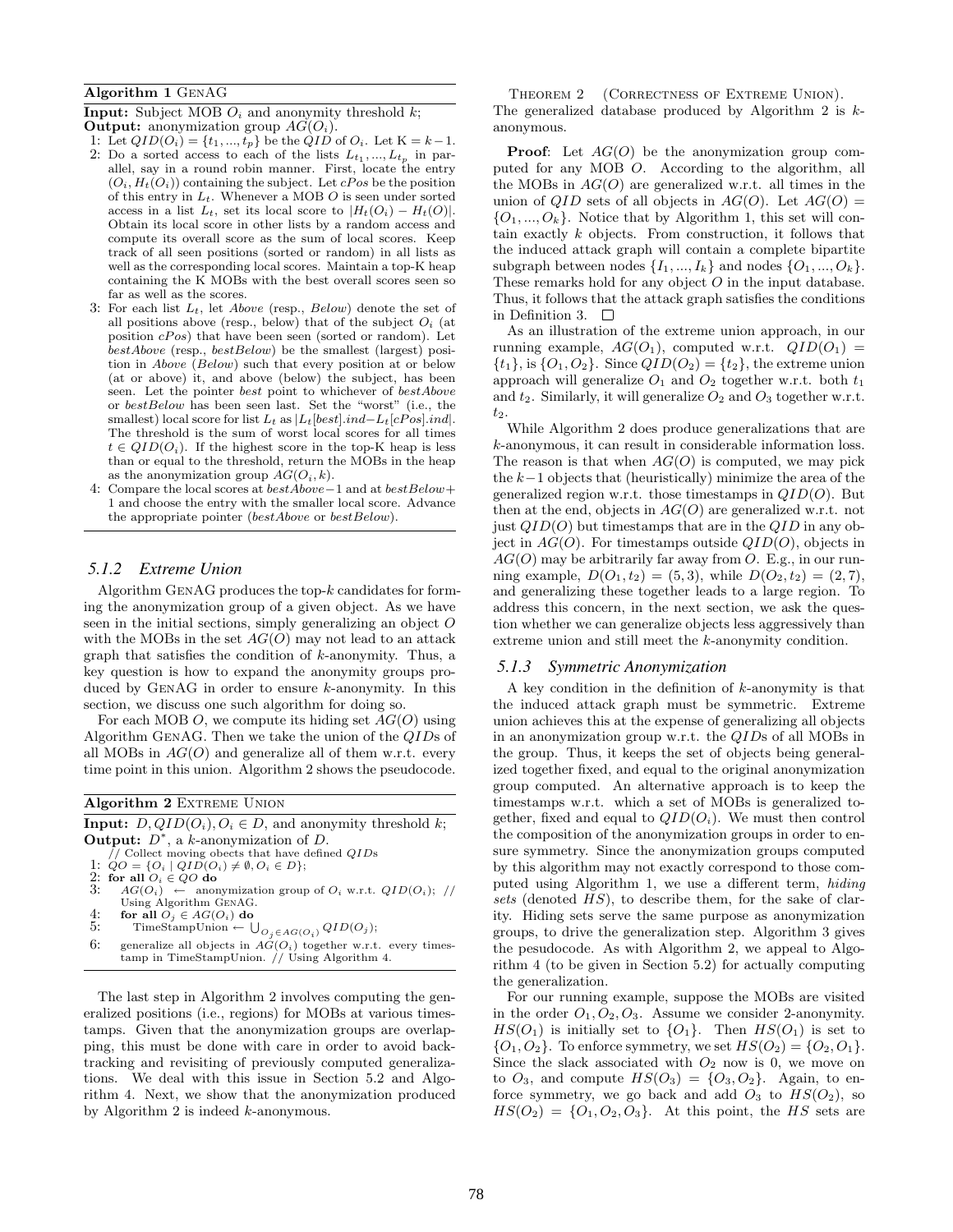| User             | мов            |       |                | JI D            | AG(U) |            |                 | TimeStampUnion       |
|------------------|----------------|-------|----------------|-----------------|-------|------------|-----------------|----------------------|
| А                | O <sub>1</sub> |       |                | $t_1, t_2$      |       | $O_1, O_2$ |                 | $t_1, t_2, t_3$      |
| $\boldsymbol{B}$ | $O_{2}$        |       |                | $t_3$           |       | $O_2, O_4$ |                 | $t_3, t_4$           |
| $\boldsymbol{C}$ | $O_3$          |       |                | $t_2,t_4$       |       | $O_3, O_4$ |                 | $t_2, t_4$           |
| D                | $O_4$          |       |                | $t_4$           |       | $O_4, O_2$ |                 | $t_3, t_4$           |
| E                | $O_5$          |       |                | $t_1, t_3, t_4$ |       | $O_5, O_1$ |                 | $t_1, t_2, t_3, t_4$ |
|                  | (a)            |       |                |                 |       |            |                 |                      |
|                  |                |       | мов            | QID             |       |            | $_{HS(C}$       |                      |
|                  |                |       | O <sub>1</sub> | $t_1,t_2$       |       |            | $O_1, O_2, O_5$ |                      |
|                  |                |       | O <sub>2</sub> | $t_3$           |       |            | $O_2, O_1$      |                      |
|                  |                | $O_3$ |                | $t_2,t_4$       |       | $O_3, O_4$ |                 |                      |
|                  |                |       | Ο4             | $t_4$           |       |            | $O_4, O_3$      |                      |
|                  |                |       | $O_5$          | $t_1, t_3, t_4$ |       |            | $O_5, O_1$      |                      |
|                  |                |       |                |                 | (b    |            |                 |                      |

Figure 5: Difference between: (a) Extreme Union and (b) Symmetric Anonymization.

all symmetric and all the slack values are 0. Algorithm 4 is invoked and it generalizes  $O_1, O_2$  at timestamp  $t_1$  and  $O_1, O_2, O_3$  at timestamp  $t_2$ . In this example, the final result of symmetric anonymization coincides with that of extreme union, even though the mechanics of the two algorithms are different. The following example illustrates the difference between these two approaches.

Algorithm 3 SYMMETRIC ANONYMIZATION

**Input:**  $D, QID(O_i), \forall O_i \in D$ , and anonymity threshold k; Output:  $D^*$ , a k-anonymization of  $D$ . 1:  $QO = \{O_i \mid QID(O_i) \neq \emptyset, O_i \in D\};$  // Collect moving objects that have defined QIDs 2: for all  $O_i \in QO$  do<br>3:  $HS(O_i) \leftarrow \{O_i\}$ : 3:  $HS(O_i) \leftarrow \{O_i\};$ 4:  $slack(O_i) \longleftarrow k-1;$ 5: for all  $O_i \in QO$  do<br>6: if  $slack(O_i) > 0$  t 6: if  $slack(O_i) > 0$  then<br>7:  $HS(O_i) \leftarrow HS(O_i) \cup$  $HS(O_i) \leftarrow HS(O_i) \cup \{top\}$ slack $(O_i)$  MOBs computed using Algorithm GenAG } 8: for all  $O_j \in HS(O_i), j \neq i$  do 9:  $HS(O_j) \leftarrow HS(O_j) \cup \{O_i\}$ 10:  $slack(O_j) \leftarrow k-|HS(O_j)|;$ 11: for all  $O_i \in QO$  do 12: generalize all MOBs in  $HS(O_i)$  together w.r.t.  $QID(O_i)$ // using Algorithm 4.

EXAMPLE 4. Let there be five individuals  $A$  (Alice),  $B$ (Bob),  $C$  (Chloe),  $D$  (Dave), and  $E$  (Erika), who are pseudoanonymized into the respective MOB ids  $O_1, ..., O_5$ . Suppose  $k = 2$ . Figure 5(a) shows the QIDs associated with the MOBs as well as the evolution of the computation using extreme union. The AG sets are computed using Algorithm 1, which finds the approximate nearest MOBs to a given MOB, w.r.t. the subject's  $QID$ . For each  $AG$  set, we take the union of the QID sets of all MOBs in the set. E.g., for  $AG(O_1)$ , this gives  $QID(O_1) \cup QID(O_2) = \{t_1, t_2, t_3\}.$ Finally, using Algorithm 4, the generalized database is computed, meeting the specifications of anonymization groups and timestamps in Figure 5(a). We will return to this in the next section. Figure 5(b) shows the evolution of the computation using symmetric anonymization. Initially, all  $HS(O)$  sets are set to contain only the MOB O. The slack for every MOB at this point is  $2-1=1$ . Next, compute the approximate nearest neighbor for  $O_1$  w.r.t. the timestamps  $t_1, t_2$ . This is  $O_2$ . In addition to adding  $O_2$  to  $HS(O_1)$ , we add  $O_1$  to  $HS(O_2)$  (symmetry), making the slack of  $O_2$  zero.

Similarly,  $O_4$  is determined to be the approximate nearest neighbor of  $O_3$  and added to  $HS(O_3)$ . Then  $O_3$  is added to  $HS(O_4)$  for symmetry. Finally,  $O_1$  is added to  $HS(O_5)$ , which by symmetry, forces  $O_5$  to be added to  $HS(O_1)$ . At this point, the algorithm invokes Algorithm 4 in order to compute the generalized database.

While we will discuss the details of the generalization in the next section, a quick inspection of Figure  $5(a)$ -(b) should reveal the differences in the final output expected from extreme union and symmetric anonymization.  $\Box$ 

THEOREM 3 (CORRECTNESS OF ALGORITHM 3). The generalized database produced by Algorithm 3 is kanonymous.

Proof: Definition 3 has two requirements: symmetry of the attack graph, and degree no less than  $k$ . Symmetry is explicitly enforced by Algorithm 3. Moreover, every hiding set that is produced has size k or more.  $\Box$ 

Before we leave this section, extreme union and symmetric anonymization ensure k-anonymity by different means: by expanding the set of timestamps or by controlling the composition of anonymization groups/hiding sets. In Section 6, we compare their relative performance both w.r.t. speed and information loss.

#### **5.2 Computing Generalizations**

The problem we tackle in this section is the following. Given a set of possibly overlapping anonymity (or hiding) sets for a set of MOBs, and associated sets of timestamps, how can we compute the generalized database efficiently? This problem arises regardless of whether we use extreme union or symmetric anonymization for generating the sets. More formally, let  $D$  be an input database containing MOBs  $O_1, ..., O_n$ . Let  $\{S(O_i) \mid S(O_i) \subseteq \{O_1, ..., O_n\}, 1 \leq i \leq n\}$ be a collection of sets of MOBs, and let  $\{T(O_i) \mid 1 \leq i \leq n\}$ be a set of sets of timestamps. Then we wish to compute the generalization  $D^*$  of the input database  $D$  such that  $\forall O_i : \forall t \in T(O_i) : \forall O_j \in S(O_i) : D^*(O_i, t) = D^*(O_j, t).$ 

#### Algorithm 4 GENERALIZE

- **Input:**  $D$ ,  $QID(O_i)(\forall O_i \in D)$ , threshold k, and the set of  $MOB$  sets  $A$ ,
- **Output:**  $D^*$ , a k-anonymous version of  $D$ .
- 1: For all  $O_i \in D$ , let  $S(O_i)$  be the anonymity (or hiding) set computed using extreme union (symmetric anonymization) and let  $T(O_i)$  be the set of timestamps associated with  $S(O_i)$ under either approach;
- 2: Let  $QIT$  be the union of all timestamp sets  $T(O_i)$ ,  $O_i \in D$ .
- 3: for all  $t \in QIT$  do<br>4:  $EC_t =$  GENEQUIN
- 4:  $EC_t = \text{GENEQUIVCLASS}(\mathcal{A}, t); // Using Algorithm 5$ <br>5: for all  $C \in EC_t$  do
- 5: for all  $C \in EC_t$  do<br>6: for all  $O \in C$  do
- for all  $O \in C$  do

7: 
$$
D^*(O,t) \leftarrow lub(C);
$$

Let  $A$  be the set of anonymity/hiding sets of MOBs in  $D$ , computed using extreme union or symmetric anonymization (Sections 5.1.2 and 5.1.3). For the sake of neutrality, we will henceforth refer to the sets in  $A$  as MOB sets. Depending on the context, MOB sets can mean either anonymization groups or hiding sets. As we have seen before, these sets need not be disjoint. Suppose there is a MOB set  $S(O_i) \in \mathcal{A}$  such that  $O_i \in S(O_j)$ . Then by the definition of  $S(O_j)$ ,  $O_i$  and  $O_j$  should be indistinguishable at every time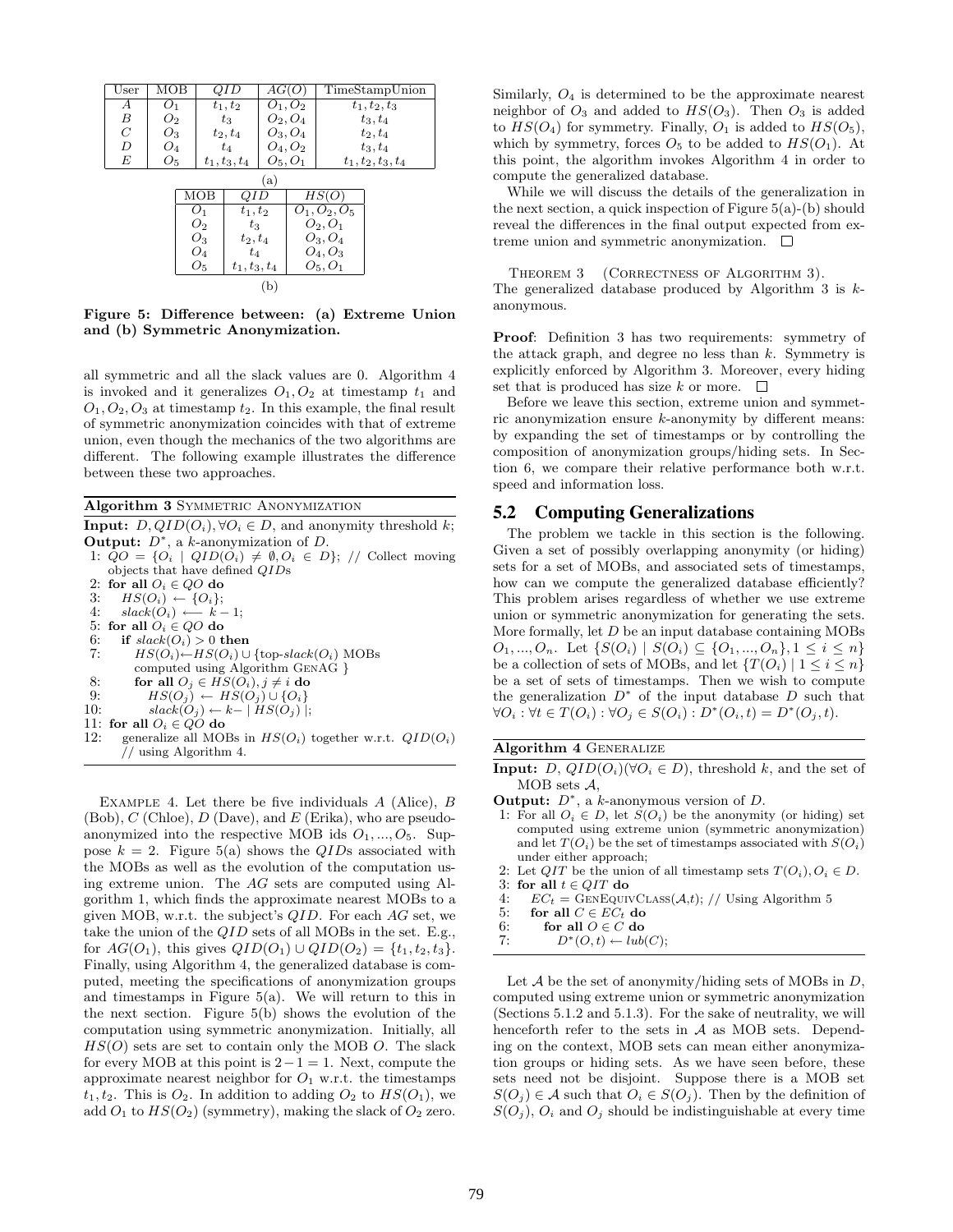$t \in QID(O<sub>j</sub>)$ , in any k-anonymized database  $D^*$  that uses this anonymization groups. Indistinguishability is clearly an equivalence relation, which motivates the following.

DEFINITION 4 (EQUIVALENCE CLASS).

Given two MOBs  $O_i$ ,  $O_j$ , we say  $O_i$  and  $O_j$  are equivalent at time t,  $O_i \equiv_t O_i$ , iff: (1)  $t \in QID(O_i)$  and  $O_i \in S(O_i)$ , or (2)  $t \in QID(O_i)$  and  $O_j \in S(O_i)$  (i.e., the symmetric variant of (1)), or (3) there exists a MOB  $O_k \neq O_i, O_j$  s.t.  $O_i \equiv_t O_k$  and  $O_k \equiv_t O_j$ .  $\Box$ 

If we can compute the equivalence classes for every time  $t \in QIT$  efficiently, then a k-anonymization  $D^*$  of D can be obtained as follows. For each time  $t \in QIT$ , for each equivalence class  $C$  w.r.t. time  $t$ , generalize the position of every MOB  $O \in \mathbb{C}$  to  $lub(\mathbb{C})$ , i.e., the least upper bound of the positions of objects in  $C$  w.r.t. the lattice of rectangles. This corresponds to the smallest axis-parallel rectangle containing the positions of all MOBs in C at time t. E.g., for  $S =$  $\{O_1, O_2\}$  in our running example,  $lub_{t_1}(S) = [(1, 2), (2, 3)]$ (see Figure  $1(c)$ ). This explains Steps 5-7 in Algorithm 4.

Algorithm 5 captures the details of Step 4. It computes the equivalence classes w.r.t. time  $t$  by running through every MOB  $O_i$  with  $t \in QID(O_i)$  and then adding  $S(O_i)$  to the collection  $EC_t$ . We maintain the collection  $EC_t$  using the well-known UNION/FIND data structure for disjoint sets, with path compression [6]. When a new  $S(O_i)$  enters  $EC_t$ , we check for overlap with an existing set in  $EC_t$  by issuing a FIND query against  $EC_t$  w.r.t. every MOB in  $S(O_i)$  (Step 7). If it returns null, i.e., no overlapping set is found, we make a new set (Step 9). Otherwise, we merge the object with the existing set (Step 11 - 13). To illustrate, suppose  $S(O_i) = \{O_1, O_2, O_3\}$ . When we query for  $O_1$ , suppose we find  $C_1 \in EC_t$ . Now, we query for  $O_2$ . If we find another set  $C_2 \in EC_t$ , then we union (i.e., merge)  $C_1$ and  $C_2$  using the tree merge and path compression. Finally, if we find  $C_3 \in EC_t$  when we query for  $O_3$ , we merge  $C_3$ with the merge of  $C_1$  and  $C_2$ .

|  |  | Algorithm 5 GENEQUIVCLASS |
|--|--|---------------------------|
|--|--|---------------------------|

|     | <b>Input:</b> The set of MOB sets $A$ , a timestamp t;                |
|-----|-----------------------------------------------------------------------|
|     | <b>Output:</b> $EC_t$ , the set of all equivalence classes at time t. |
|     | 1: $EC_t \leftarrow \emptyset$ :                                      |
|     | 2: for all $S(O) \in \mathcal{A}$ do                                  |
| 3:  | $New_{set} \leftarrow \{\};$                                          |
|     | 4: $Merge_{Set} \leftarrow \{\};$                                     |
| 5:  | for all $O_i \in AG(O)$ do                                            |
| 6:  | if $t \in QID(O_i)$ then                                              |
| 7:  | $root \leftarrow Find(Q_i, EC_t).$                                    |
| 8:  | if $root == NULL$ then                                                |
| 9:  | Insert <i>root</i> into $New_{set}$ ;                                 |
| 10: | else                                                                  |
| 11: | Insert <i>root</i> into $Merge_{set}$ ;                               |
| 12: | $S \leftarrow MakeSet(New_{Set});$                                    |
| 13: | $S \leftarrow Union(S, Merge_{set});$                                 |
| 14: | Add S to $EC_t$ :                                                     |
|     | 15: Return $EC_t$ ;                                                   |

Example 5. We illustrate Algorithm 4 on the database of Figure 5. First, consider extreme union, for which the MOB sets are given in Figure 5(a). For the timestamp  $t_1$ , the algorithm will first add the set  $\{O_1, O_2\}$  to  $EC_{t_1}$ . The only other MOB whose  $QID$  contains  $t_1$  is  $O_5$ . We find that its MOB set  $\{O_5, O_1\}$  overlaps the only class in  $EC_{t_1}$  so we

|         | EC+                               | EC.                               |
|---------|-----------------------------------|-----------------------------------|
| $t_{1}$ | $\{O_1, O_2, O_5\}$               | $\{O_1, O_2, O_5\}$               |
| $t_2$   | $\{O_1,O_2,O_5\}, \{O_3,O_4\}$    | $\{O_1, O_2, O_5\}, \{O_3, O_4\}$ |
| $t_3$   | $\{O_1, O_2, O_4, O_5\}$          | $\{O_1, O_2, O_5\}$               |
| $t_{4}$ | $\{O_1, O_5\}, \{O_2, O_3, O_4\}$ | $\{O_1, O_5\}, \{O_3, O_4\}$      |
|         | a                                 |                                   |

Figure 6: Equivalence classes produced by Algorithm 5 when applied to: (a) the anonymization groups produced by Extreme Union (reported in Figure  $5(a)$ , and (b) the hiding sets produced by Symmetric Anonymization (in Figure 5(b)).

expand that class to  $\{O_1, O_2, O_5\}$ . On the other hand, for  $t_2$ , we start with  $O_1$  again and the set  $\{O_1, O_2\}$  is added to  $EC_{t_2}$ . The next MOB containing  $t_2$  in its  $QID$  set is  $O_3$ . When we query  $EC_{t_2}$  with the contents of the MOB set  $S(O_3) = \{O_3, O_4\}$ , we find no result, so we start a new class  ${O_3, O_4}$ . Eventually, when we process  $O_5$ , we find that its MOB set  $S(O_5) = \{O_5, O_1\}$  overlaps an existing class so we expand that class to  $\{O_1, O_2, O_5\}$ . The complete set of equivalence classes is shown in Figure 6(a).

When the same algorithm is run on the input MOB sets produced by symmetric anonymization, shown in Figure 5(b), it results in the equivalence classes shown in Figure 6(b).  $\Box$ 

In this example, it turns out that the equivalence classes produced from the output of symmetric anonymization are smaller than those produced from extreme union. Intuitively, the smaller the classes, the less general the regions. However, this is not always true and depends on the relative positions of the objects. In general, theoretically extreme union and symmetric anonymization are incomparable in terms of the information loss they result in. Extreme union, by taking the union of QIDs of the objects in each of the anonymization sets, may lead to coarse equivalence classes. On the other hand, symmetric anonymization does not change QID sets. However, it may result in hiding sets whose size is  $> k$ , since some of the membership is forced by symmetry. E.g., in the above example,  $O_5$  is added to  $HS(O_1)$  because of symmetry, making  $|HS(O_1)| = 3$ . Furthermore, when an object  $O'$  is added to a hiding set  $HS(O)$ in order to enforce symmetry, it is possible  $O'$  is far away from O w.r.t.  $QID(O)$ . Thus, analytically, we cannot show that either of the algorithms – extreme union or symmetric anonymization – dominates the other. We conduct a detailed comparison between these algorithms in Section 6, where we compare them w.r.t. speed and information loss.

#### *5.2.1 Discussion of Complexity*

Our approach to computing the generalization of a MOD makes use of Algorithms 1-5. As already discussed, Algorithm 1 inherits the instance optimality of TA and BPA2 algorithms from [17, 18], w.r.t. the number of sorted and random access it makes on any input database instance, where the database instance here refers to the set of Hilbert lists. Algorithm 5 makes use of the disjoint sets union/find data structure with path compression and can be shown to take  $O(nk\alpha(nk))$  time. Algorithm 4 invokes Algorithm 5 m times, where  $m$  is the number of time points in the MOD D. Generalization (steps 6-7 of Algorithm 4) adds an additional complexity of  $O(mn)$ , so the overall complexity is  $O(mnk\alpha(nk)).$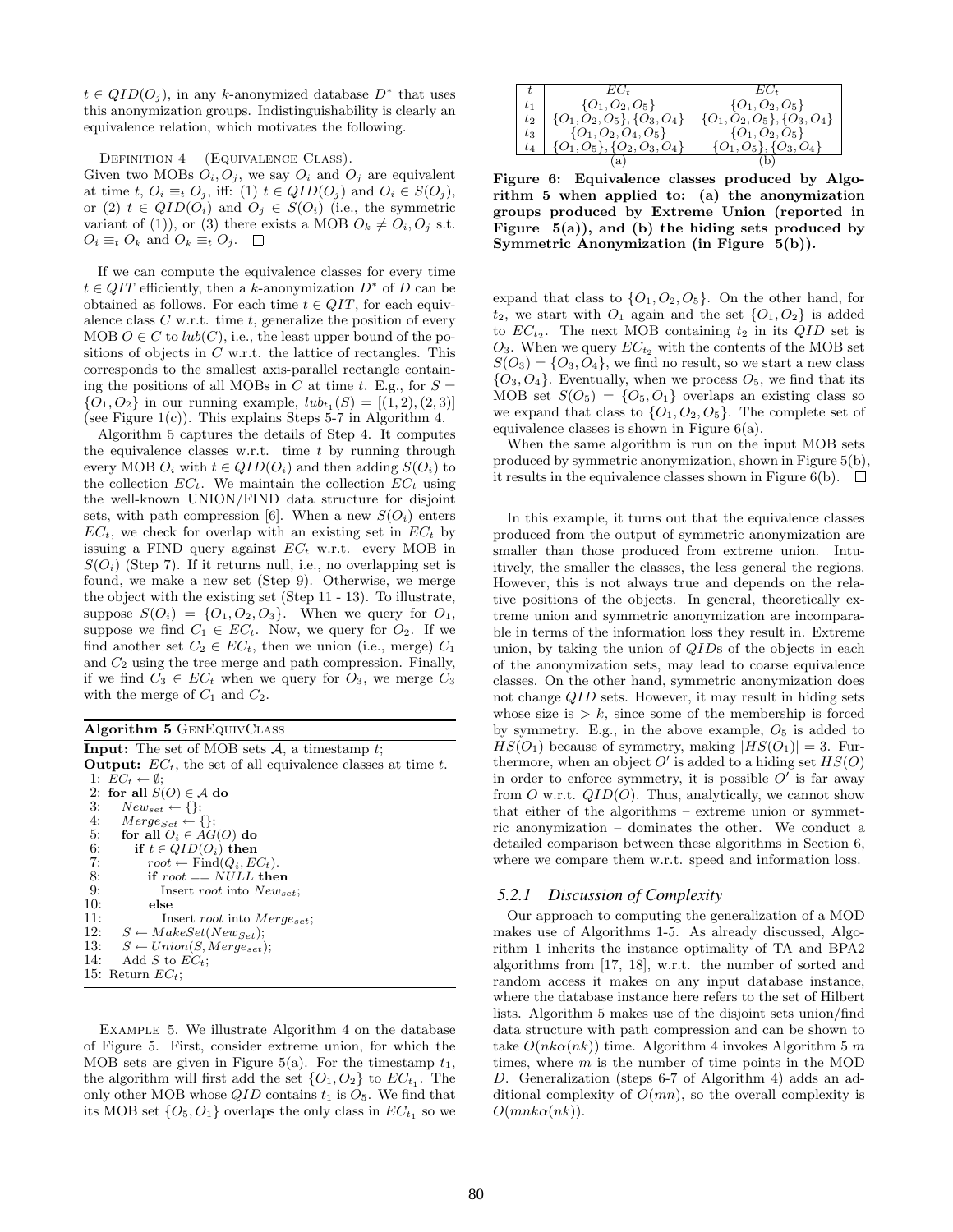# **6. EXPERIMENTAL EVALUATION**

In this section we report the empirical evaluation we conducted in order to assess the performance of our algorithms.

#### **6.1 Experimental Data**

We experimented on both a real-world trajectory dataset, and a synthetic one. The first one is a dataset used in the GeoPKDD project<sup>3</sup>: after pre-processing, it contains more than  $45k$  trajectories and a total of approximately  $500k$ spatio-temporal points. These trajectories are obtained by GPS-equipped cars moving in the city of Milan (Italy) starting from January 2007. During the pre-processing we enforced a constant sampling rate of one point every 5 minutes. We did not use interpolation to reconstruct the missing points: when a point is missing the object is assumed to stay still in the last position observed. We also cut trajectories when two consecutive observations where too far in time or in space. Moreover, we cut trajectories everyday at 3 a.m., to focus on a single day. At the end the dataset contains 2009 different timestamps. Finally we removed completely noisy trajectories such as trajectories with too small temporal or spatial extension. The second dataset is synthetic and it has been generated using Brinkhoff's network-based generator of moving objects [5]: it contains 150, 000 trajectories with 400 distinct timestamps over the road-network of the city of Oldenburg (Germany). The former dataset is referred to as MILAN, and the latter as OLDENBURG henceforth. In Table 1 we report the characteristics of the two datasets.

#### **6.2 Experiments settings**

Our algorithms were implemented using Java 6.0. The experiments were run on an Intel Pentium 4, 3.00GHz, Linux machine equipped with 2Gb main memory.

To measure the effects of QIDs on the performance of our methods, for both MILAN and OLDENBURG datasets we generated QIDs under various different configurations. E.g., QIDs randomly chosen, all QIDs are disjoint, all QIDs form a single chain, i.e., every two adjacent QIDs share at least one timestamp, and all QIDs form multiple disjoint chains, forest of trees, etc. For each configuration of QIDs, we constructed a set of QID instances of different size. We varied the number of timestamps in each QID as well as the number of timestamps shared by multiple QIDs. For lack of space we omit the analysis of the effects of shape and size of QIDs on the overall performance. We plan to present a detailed analysis on an extended version of this paper. For the experiments reported in the rest of this section we used the same configuration for both Milan and OLDENBURG, i.e.,  $QIDs$  formed following a *random graph* approach. In this approach a random graph is generated where each node represents a QID and there is an edge between two nodes whenever they have an overlap on at least one timestamp: e.g., let  $QID(O_1) = \{t_1, t_2, t_3\}$  and  $QID(O<sub>2</sub>) = {t<sub>3</sub>, t<sub>4</sub>, t<sub>5</sub>},$  then there is an edge between nodes  $QID(O_1)$  and  $QID(O_2)$ .

 $^3$ http://www.geopkdd.eu

|        | D.     | $x$ -range       | $v$ -range     | $t$ -range          |
|--------|--------|------------------|----------------|---------------------|
| Milan  | 45639  | [45370K. 45560K] | [9050K, 9280K] | [7776K, 8380K]      |
| OLDEN. | 150000 | 23854<br>'281.   | [3935, 30851]  | $\vert 0.399 \vert$ |

Table 1: Datasets used in the experiments.

# **6.3 Measures of quality**

We next compare algorithms extreme union and symmetric anonymization both in terms of efficiency (run time and memory peak), and efficacy (quality of the resulting anonymized MOD). Since in our setting in general we can not produce a partition of objects as result of the k-anonymization, we can not adopt the usual measures adopted to evaluate the quality, such as for instance *discernibility* [3]. In the following we discuss the measure that we adopt.

Information loss. We measure directly the information loss introduced by our k-anonymization as defined in Section 3. In particular we report the average information loss. Given a distorted version  $D^*$  of a MOD  $D$ , we measure:

$$
avg(IL(D, D^*)) = \frac{\sum_{i=1}^{n} \sum_{j=1}^{m} (1 - 1/area(D^*(O_i, t_j)))}{n \times m}
$$

where *n* is the number of MOBs and  $m$  the number of timestamps in D.

Coverage of equivalence classes. In microdata anonymization, an equivalence class larger than  $2k - 1$  is meaningless: intuitively if the equivalence class population is at least of size 2k, then it can further divided into at least two sub-classes still satisfying the k anonymity requirement and yielding less distortion. This consideration obviously does not hold in our MOD context for all the challenges that we discussed in this paper. In our context equivalence classes of size larger than  $2k$  may be forced. Nevertheless, it is interesting to measure what proportion of the equivalence classes produced have a size under a given threshold. It is interesting to use  $2k - 1$  as such a threshold. More precisely, we would be interested in measuring the percentage of the equivalence classes produced that have their size in the range  $[k, 2k-1]$ .

Therefore, we define the coverage of equivalence classes as the ratio of the number of equivalence classes whose size is in the interval  $[k, 2k-1]$ , over the total number of distinct equivalence classes. Obviously, the closer the coverage is to the value of 1, the better.

Range query distortion. Since the purpose of releasing data is usually to query or to analyze it, a very natural way of measuring utility is to compare the results between queries evaluated on the original dataset D and its anonymized version  $D^*$ . For this purpose we adopt *range* query distortion as a measure of the quality of the anonymization. In particular, given a region  $R$  and a timestamp  $t$  we consider two different kinds of queries:

- *Possibly Inside*: returning the number of MOBs whose position (possibly generalized) at time t overlaps with  $R$ ;
- Definitely Inside: returning the number of MOBs whose position (possibly generalized) at time  $t$  is completely contained in R.

We denote such queries  $pi(R, t, D)$  and  $di(R, t, D)$  respectively. In our experimentation we report the measures:

- $|pi(R, t, D) pi(R, t, D^*)|/pi(R, t, D^*)$ , and
- $|di(R, t, D) di(R, t, D^*)|/di(R, t, D).$

The two measures of distortion are always computed for 100 randomly chosen timestamps, and 100 randomly chosen regions, thus they are always averaged over 10.000 runs.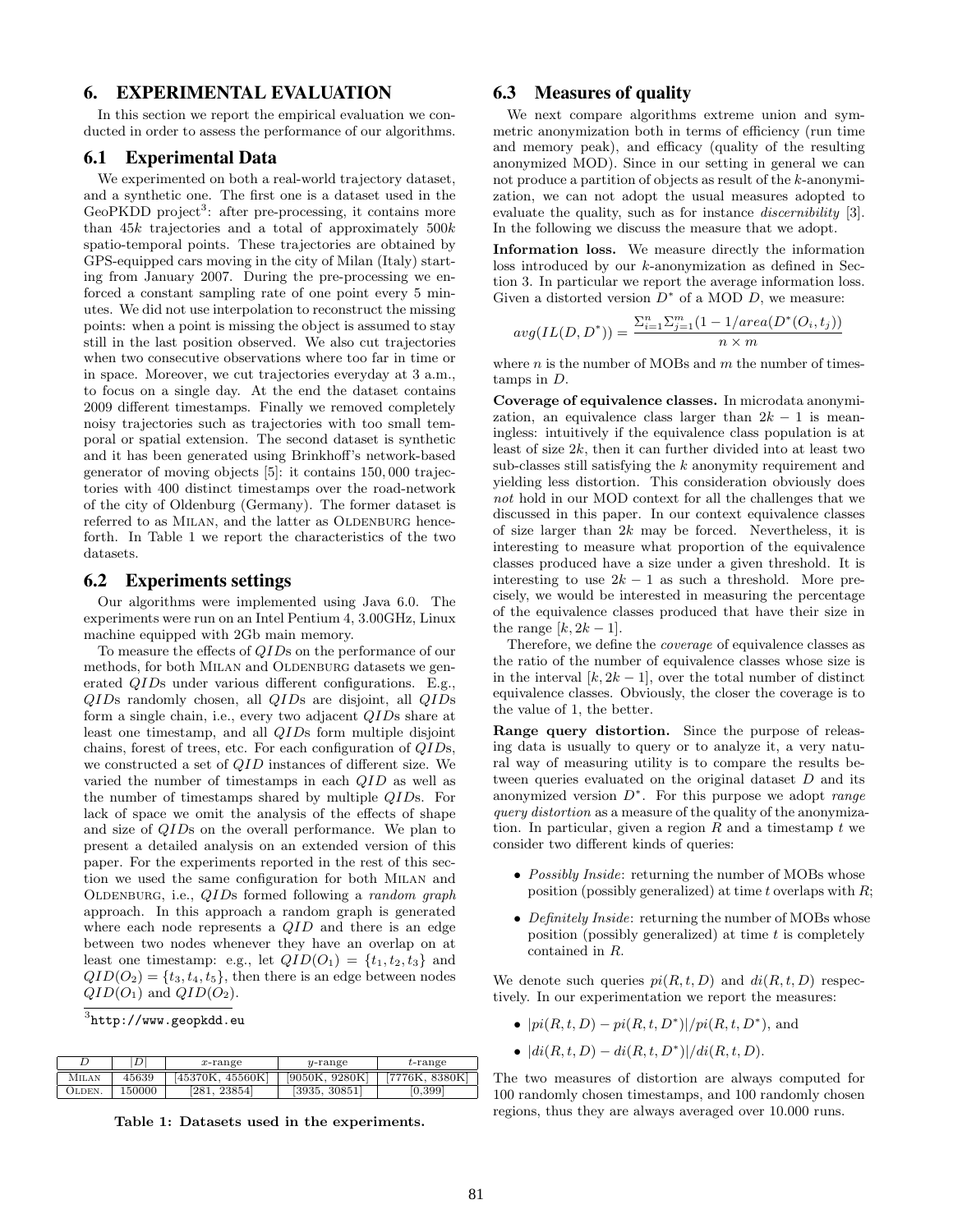

Figure 7: Algorithms comparison on dataset Oldenburg with  $k = 16$ , maximal QID size of 40, and varying size of the input database. In (a) we report run time, in (b) memory peak, in (c) average information loss, in (d) "possibly inside" and (e) "definitely inside" query distortion. Please note that the extreme union approach was not able to conclude for an input of 150.000 trajectories due to excessive memory requirement.

|                | avq                 | Run time | Memory    | Number    | Median of   | Coverage of | Possibly In. | Definitely In.        |  |  |
|----------------|---------------------|----------|-----------|-----------|-------------|-------------|--------------|-----------------------|--|--|
| $\kappa$       | $LL(D, D^*)$        | minutes) | peak (Mb) | of Eq.Cl. | Eq.Cl. size | Eq.Cl.      | Distortion   | $\mathrm{Distortion}$ |  |  |
| $\overline{2}$ | 0.1359              | 621      | 1581.93   | 5014704   |             | 0.8969      | 0.1831       | 0.0829                |  |  |
| 4              | 0.2394              | 883      | 1645.67   | 2690394   | 5           | 0.7276      | 0.3771       | 0.2138                |  |  |
| 8              | 0.3795              | 1068     | 1743.94   | 495108    | 11          | 0.6614      | 0.5344       | 0.3752                |  |  |
| 16             | 0.5281              | 1337     | 1909.42   | 27549     | 20          | 0.6991      | 0.5786       | 0.5210                |  |  |
| 32             | 0.6396              | 1348     | 1994.50   | 2961      | 273         | 0.3637      | 0.5930       | 0.6218                |  |  |
|                | $\lbrack a \rbrack$ |          |           |           |             |             |              |                       |  |  |

| Median of<br>Possibly In.<br>Maximum<br>Run time<br>Number<br>Coverage of<br>Memory<br>avq |          |              |           |           |           |             |        |            |                |
|--------------------------------------------------------------------------------------------|----------|--------------|-----------|-----------|-----------|-------------|--------|------------|----------------|
|                                                                                            |          |              |           |           |           |             |        |            | Definitely In. |
|                                                                                            | QID size | $IL(D, D^*)$ | (minutes) | peak (Mb) | of Eq.Cl. | Eq.Cl. size | Ea.Cl. | Distortion | Distortion     |
| 20<br>1325<br>0.7969<br>0.0713<br>1025.16<br>0.0920<br>0.0611<br>43<br>18                  |          |              |           |           |           |             |        |            |                |
| 0.1485<br>97<br>5200<br>17<br>40<br>1052.29<br>0.7878<br>0.1974<br>0.1145                  |          |              |           |           |           |             |        |            |                |
| 100<br>447<br>16328<br>19<br>0.2700<br>1233.42<br>0.3011<br>0.3431<br>0.7443               |          |              |           |           |           |             |        |            |                |
| 200<br>1337<br>20<br>0.5281<br>0.5210<br>1909.42<br>27549<br>0.6991<br>0.5786              |          |              |           |           |           |             |        |            |                |

Figure 8: Effects of (a) the anonymity threshold k and (b) the  $QID$  size. All the experiments are on the Milan dataset, with the Symmetric Anonymization approach. In (a) the maximal  $QID$  size is set to 200, while in (b) the anonymization threshold is fixed as  $k = 16$ .

(b)

#### **6.4 Algorithms analysis**

As discussed in Section 5, theoretically extreme union and symmetric anonymization are incomparable in terms of the information loss they result in. But the experiments we conducted clearly show that the extreme union approach performs much more poorly than the symmetric anonymization, both in terms of efficiency and efficacy. Extreme union is always slower (Fig.  $7(a)$ ) and it has always larger memory requirements, becoming infeasible for large datasets (Fig. 7(b)). The difference of performance in the two algorithms is maintained in the quality tests were symmetric anonymization performs better both in terms of information loss (Fig. 7(c)) and range query distortion (Fig.  $7(d)(e)$ ). Since symmetric anonymization so evidently dominates extreme union in terms of both efficiency and efficacy, in the rest of this section we will focus mainly on the best approach.

We experimentally discovered that for symmetric anonymization, the quality of the data maintained after anonymization does not necessarily degrade with larger datasets (see the non monotonicity of the line in Fig.  $7(c)$ , (d), and (e)). On the contrary, the symmetric anonymization approach benefits from the larger variety of MOBs available. In fact, in larger data set, an object  $O_i$  has more candidate objects to hide with. So it is more likely that anonymization groups will not overlap among them, and consequently, symmetric anonymization will create small-sized equivalence classes. As an example, in the same set of experiments reported in Figure 7, in the dataset anonymized by symmetric

anonymization, the median of equivalence classes size distribution is 29 when the input MOD consists of 50k trajectories, while it falls to 18 (just slightly above the anonymity threshold  $k = 16$ ) for an input database of 150k MOBs. It is worth noting that even with such a drastic drop in the size of equivalence classes, the quality of the anonymized data does not improve accordingly. This is due to the way symmetric anonymization enforces complete symmetry: suppose that  $QID(O_1) = \{t_1\}$  and  $QID(O_2) = \{t_{200}\}\$ , and suppose that the top-k algorithm finds that  $AG(O_1) = \{O_1, O_2\}.$ Then  $AG(O_2) = \{O_1, O_2\}$  by symmetry. But,  $O_1$  may be arbitrarily far from  $O_2$  at time  $t_{200}$ .

A deeper analysis of the symmetric anonymization approach on the real-world database is reported in Figure 8, where the effects of (a) the anonymity threshold  $k$  and (b) the QID size are studied. The first observation is that the median of the distribution of equivalence classes size increases quickly with  $k$ , while it seems not to be influenced by the size of the largest QID. Secondly the information loss grows with larger  $k$  and larger  $QIDs$ : this was certainly expected as larger  $k$  and larger  $QIDs$  clearly make for a more difficult anonymization task. Range query distortion measures, and coverage of equivalence classes confirm these trends. This observation is also reflected in run-time and memory consumption. However we can observe that the maximal size of the QIDs has a larger impact on the performances. While run-time grows sub-linearly with  $k$  it grows super-linearly with the maximal size of the QIDs.